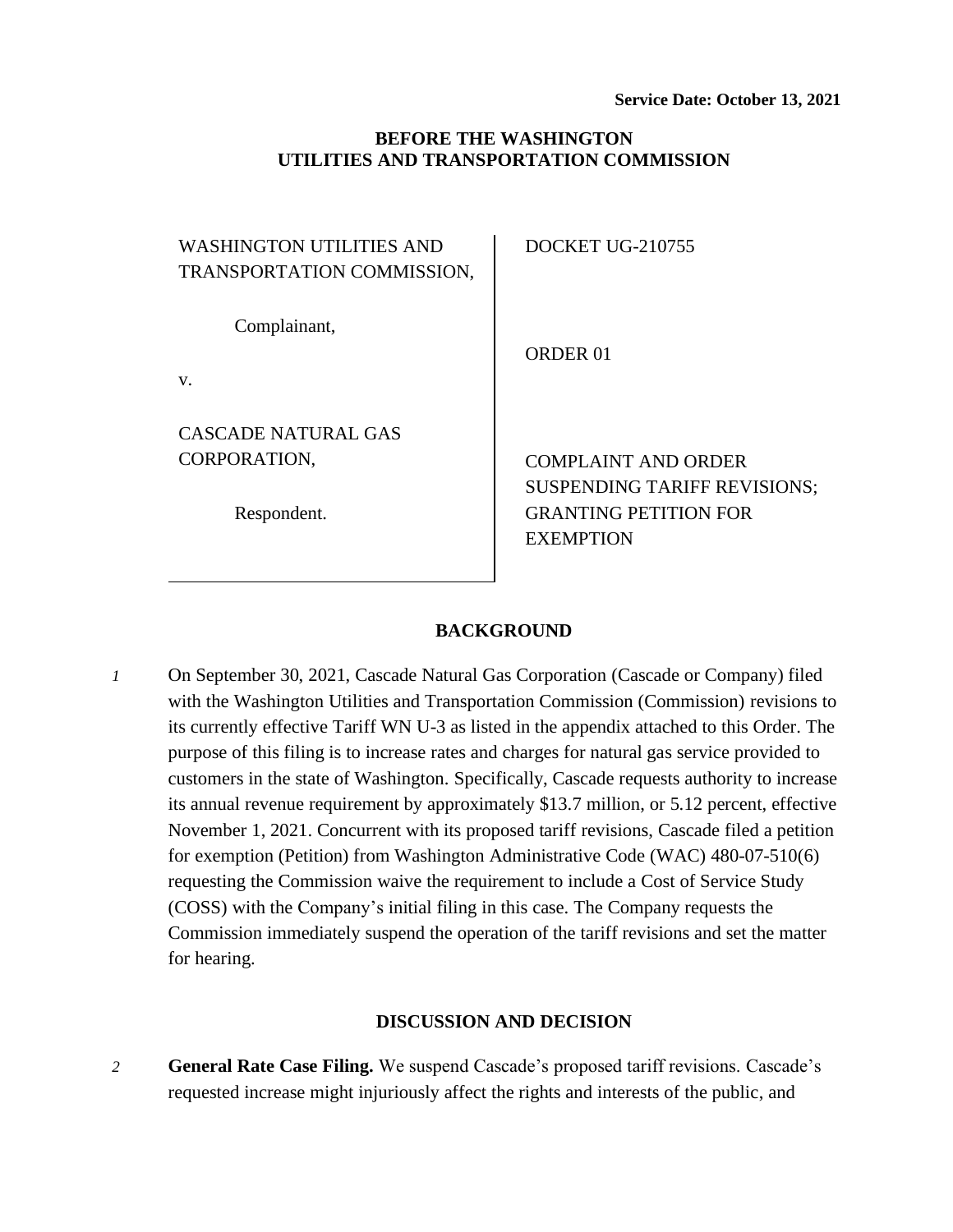Cascade has not demonstrated that the increase would result in rates that are fair, just, reasonable, and sufficient. The Commission thus suspends the tariff filing and will hold public hearings, if necessary, to determine whether the proposed increases are fair, just, reasonable, and sufficient.

- *3* **Petition for Exemption.** We grant Cascade's Petition for Exemption. WAC 480-07- 110(1) provides that the Commission may grant an exemption from, or modify the application of, any of its rules in individual circumstances if the exemption or modification is consistent with the public interest, the purposes underlying regulation, and applicable statutes. Cascade correctly observes in its Petition that it is unable to file a COSS until it completes a load study. In the Commission's Final Order in Cascade's last general rate case (Order 05), we set specific deadlines for Cascade to complete its load study with the understanding that Cascade may file another general rate case prior to the final deadline of September 21, 2022. Although we did not "effectively exempt" Cascade from filing a  $COSS<sup>1</sup>$  we concluded it was not necessary to require the Company to complete a load study before filing its next general rate case with those deadlines in place.
- *4* The first deadline established by Order 05 required Cascade to file a progress report and written plan for completing its load study by August 21, 2021.<sup>2</sup> Cascade filed its report on August 20, 2021, which the Commission accepted on October 5, 2021. Because Cascade has adhered thus far to the deadlines established by Order 05, we conclude that granting the Petition is consistent with the public interest, the purposes underlying regulation, and applicable statutes.

## **FINDINGS AND CONCLUSIONS**

- *5* (1) The Commission is an agency of the State of Washington vested by statute with the authority to regulate rates, regulations, and practices of public service companies, including natural gas companies.
- *6* (2) Cascade is a natural gas company and a public service company subject to Commission jurisdiction.

<sup>&</sup>lt;sup>1</sup> Petition at  $\P$  2.

<sup>2</sup> *Washington Utilities and Transportation Commission v. Cascade Natural Gas Corporation*, Docket UG-200568, Order 05 ¶ 380 (May 18, 2021).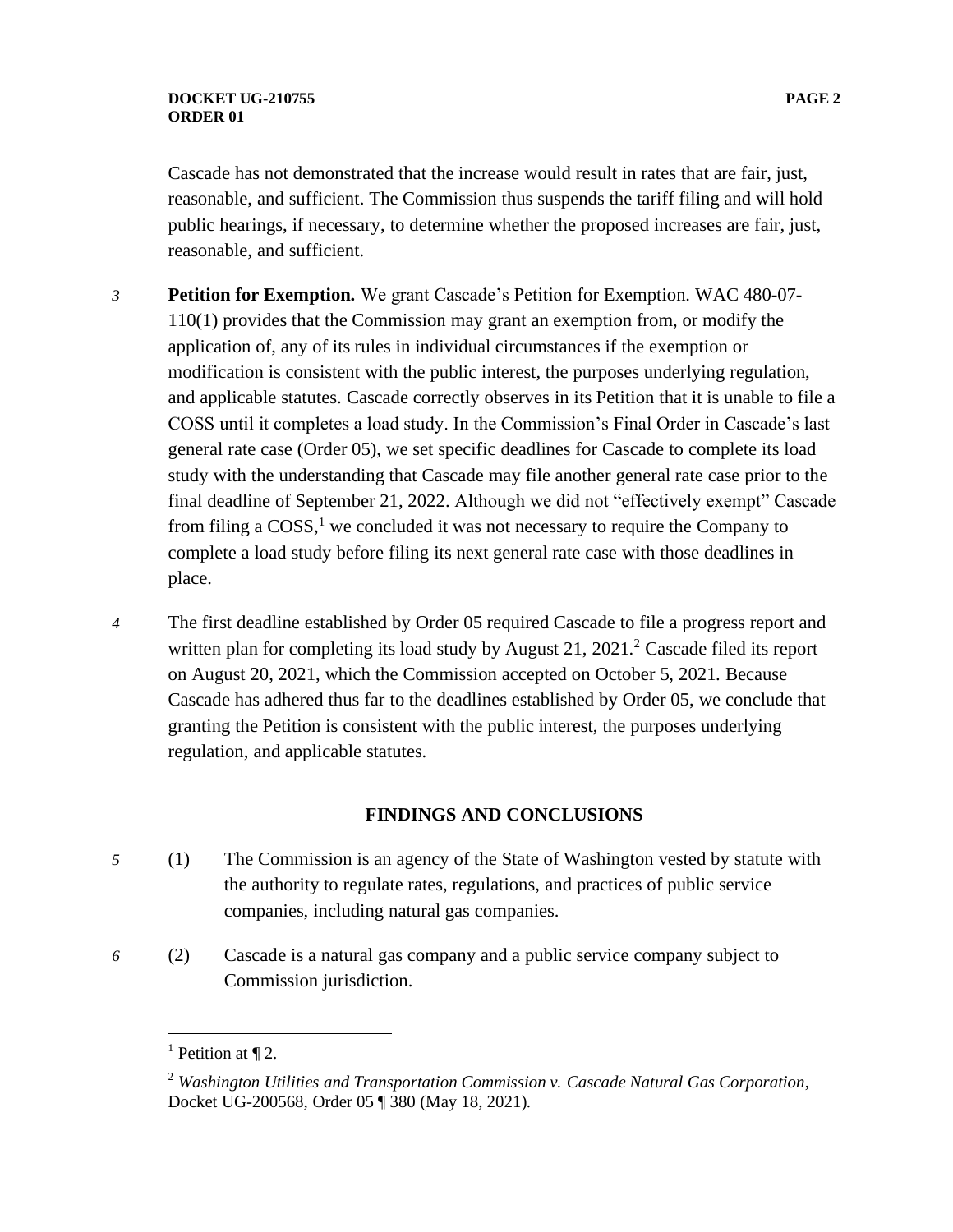### **DOCKET UG-210755 PAGE 3 ORDER 01**

- *7* (3) The tariff revisions Cascade filed on September 30, 2021, would increase charges and rates for service provided by Cascade and might injuriously affect the rights and interest of the public.
- *8* (4) Cascade has not yet demonstrated that the tariff revisions would result in rates that are fair, just, reasonable, and sufficient.
- *9* (5) Cascade's rates and charges for natural gas service shown on any tariffs that Cascade does not propose to revise may also be investigated to determine if they are fair, just, reasonable, and sufficient.
- *10* (6) In order to carry out the duties imposed upon the Commission by law, and as authorized in RCW 80.04.130, the Commission believes it is necessary to investigate Cascade's books, accounts, practices and activities; to make a valuation or appraisal of Cascade's property; and to investigate and appraise various phases of Cascade's operations. The Commission finds that this docket meets the criteria of WAC 480-07-400(2)(b)(i) and that the parties may conduct discovery pursuant to the Commission's discovery rules in WAC 480-07-400 – 425.
- *11* (7) As required by RCW 80.04.130(4), Cascade bears the burden to prove that the proposed increases are fair, just, reasonable, and sufficient.
- *12* (8) Cascade may be required to pay the expenses reasonably attributable and allocable to such an investigation, consistent with RCW 80.20.
- *13* (9) WAC 480-07-110(1) provides that the Commission, in response to a request or on its own initiative, may grant an exemption from, or modify the application of, any of its rules in individual circumstances if the exemption or modification is consistent with the public interest, the purposes underlying regulation, and applicable statutes.
- *14* (10) After reviewing Cascade's Petition for Exemption and giving due consideration, the Commission finds that the requested exemption is in the public interest and is consistent with the purposes underlying the regulation and applicable statutes and should be granted.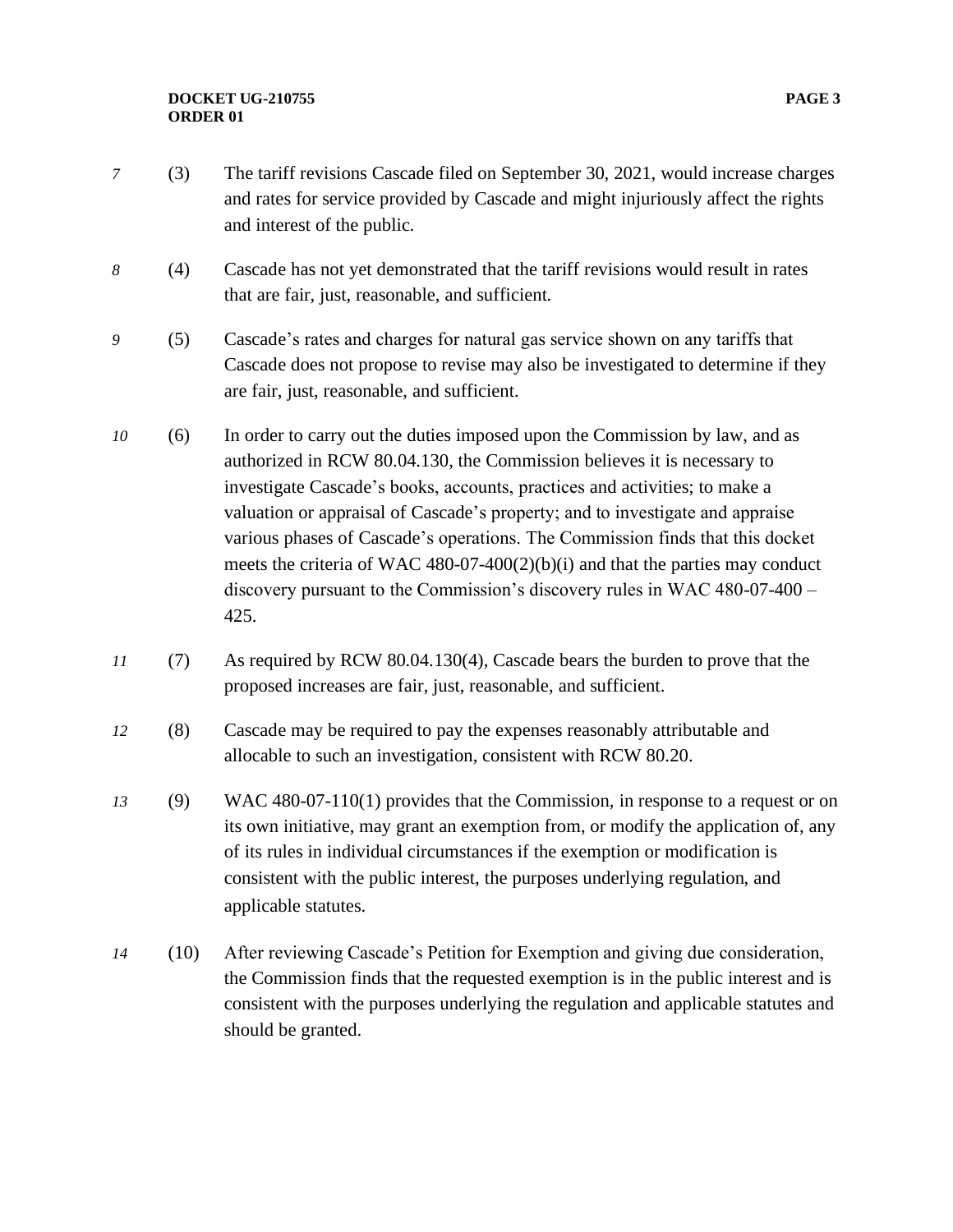## **ORDER**

### THE COMMISSION ORDERS:

- *15* (1) The tariff revisions Cascade Natural Gas Corporation filed on September 30, 2021, are suspended.
- *16* (2) The Commission will hold hearings at such times and places as may be required. Such hearings may also examine Cascade Natural Gas Corporation's rates and charges for natural gas service shown on any tariffs that Cascade Natural Gas Corporation does not propose to revise.
- *17* (3) Cascade Natural Gas Corporation must not change or alter the tariffs filed in this docket during the suspension period unless authorized by the Commission.
- *18* (4) The Commission will institute an investigation of Cascade Natural Gas Corporation's books, accounts, practices, activities, property, and operations as described above.
- *19* (5) The parties may conduct discovery pursuant to the Commission's discovery rules in WAC 480-07-400 – 425.
- *20* (6) Cascade Natural Gas Corporation shall pay the expenses reasonably attributable and allocable to the Commission's investigation to the extent required in Chapter 80.20 RCW.
- *21* (7) Cascade Natural Gas Corporation's Petition for Exemption from WAC 480-07- 510(6) is granted.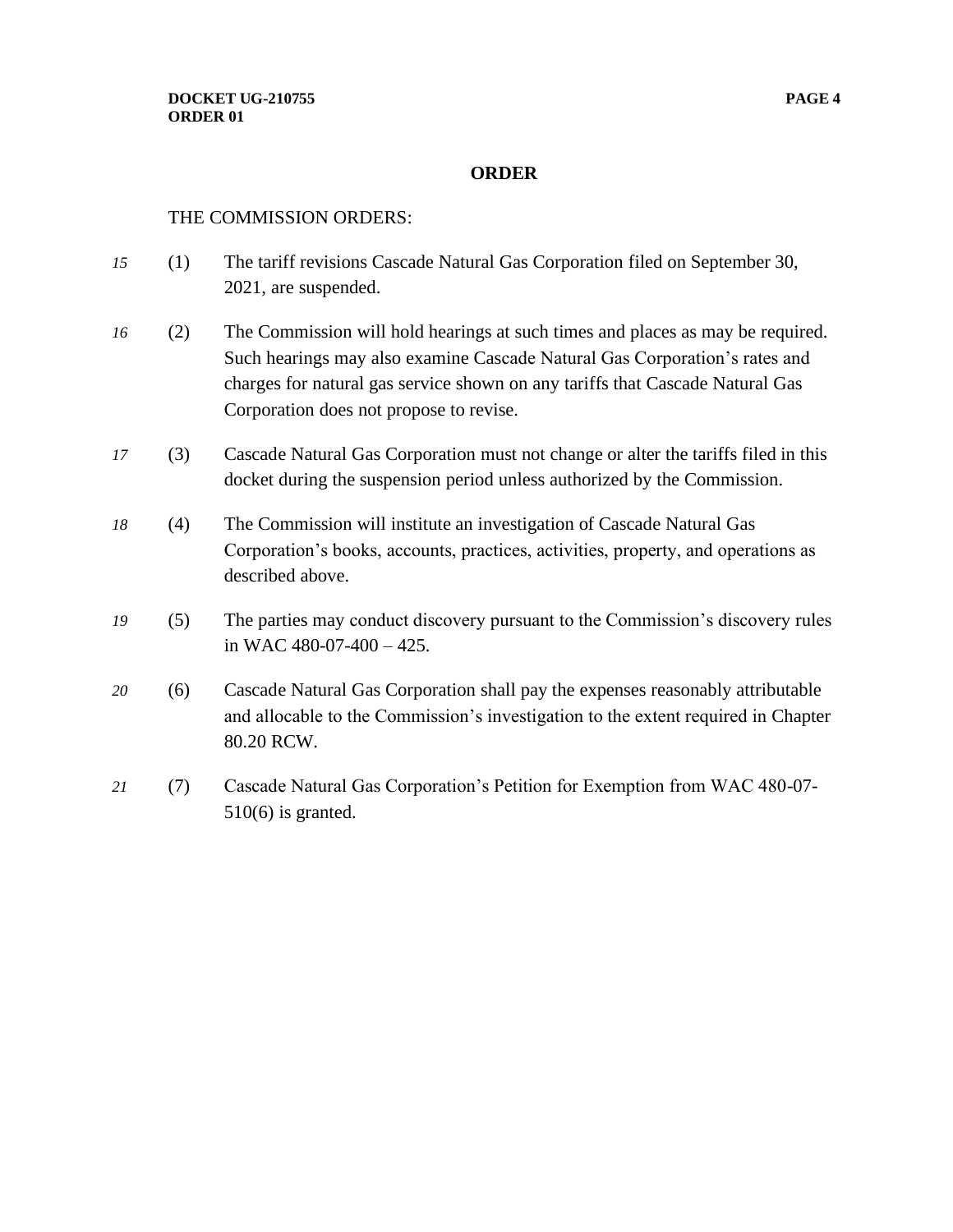### **DOCKET UG-210755 PAGE 5 ORDER 01**

DATED at Olympia, Washington, and effective October 13, 2021.

# WASHINGTON UTILITIES AND TRANSPORTATION COMMISSION

DAVID W. DANNER, Chairman

ANN E. RENDAHL, Commissioner

JAY M. BALASBAS, Commissioner